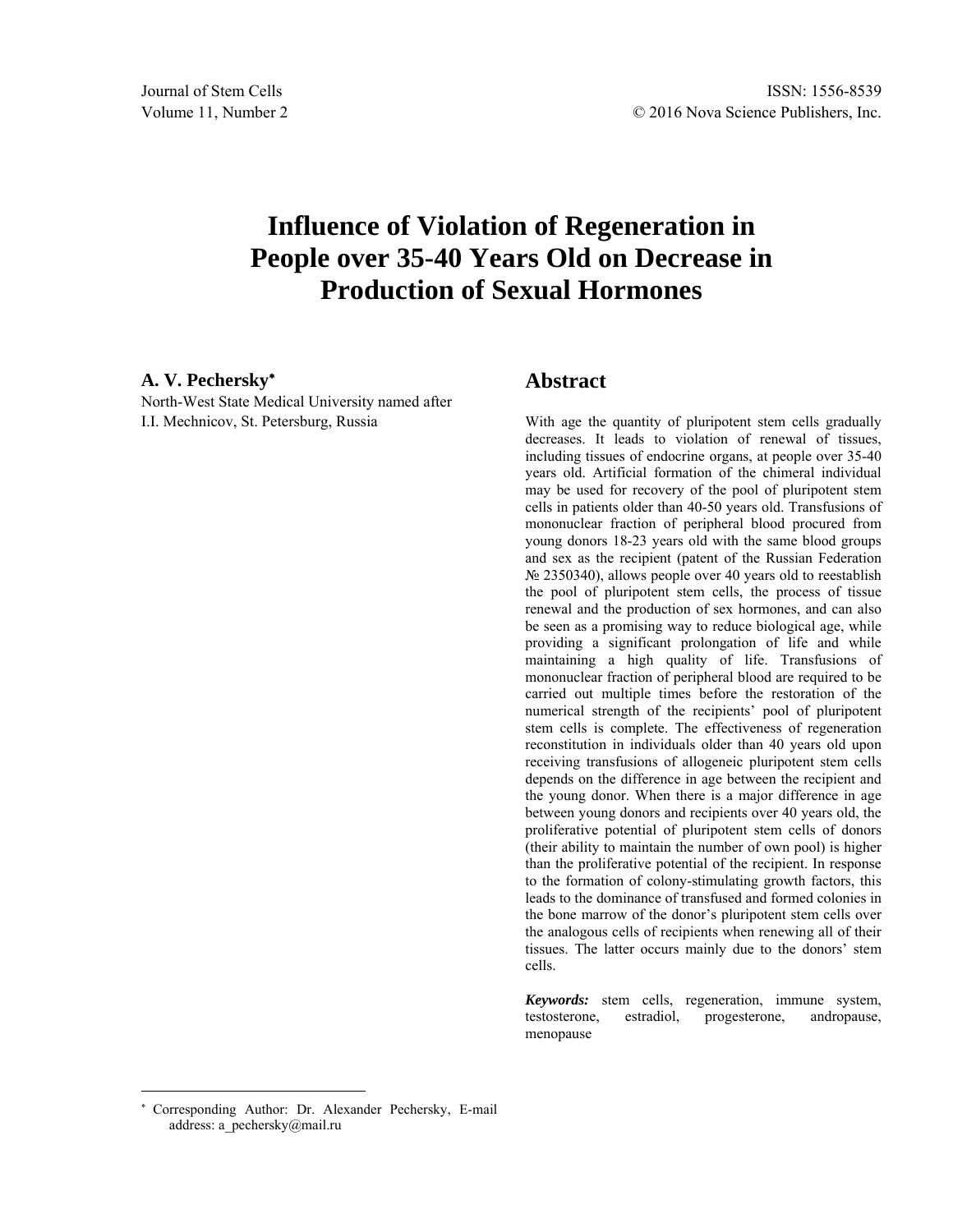### **Introduction**

Cell death takes place over the course of all of ontogenesis as a manifestation of normal vital functions of the organism. Death and the breakdown of old cells with following regeneration are constantly taking place in the organism, which thereby ensures the organism's normal vital functions [1, 2, 3].

After 35-40 years of age, the numbers of the pool of pluripotent stem cells and poorly differentiated progenitor epithelial cells and progenitor cells of other tissues that they replenish, are reduced [3, 4], which makes it impossible to replace old dead cells with an adequate number of progenitor cells or directly migrated stem cells [3]. With increasing age, production of cell growth factors (fibroblast growth factor basic – bFGF and another) aimed at stimulation of cell proliferation for increase in the number of progenitor cells of an epithelium and other tissues increases. Excess, increased mitogenic stimulation, which increases proportionally to age, is observed in all tissues in people older than 35-40 years of age, leading to activation of fibroblasts and their formation of fibrous tissue [3]. The numbers of the pool of pluripotent stem cells after 35 years of age go down by 1% per year [3]. For this reason, among people over 35-40 years of age, sclerosis in most tissues and organs develops with an intensity equal to the rate of the decrease of the pool of pluripotent stem cells – by 1% per year [3, 5]. The changes taking place in people over 35 years old is proven by the development of atrophy and fibrous changes in other tissues and organs, including tissues of endocrinal organs.

## **The Influence of Disorders of Renewal of Tissues on Gonadal Function in People over 35 Years Old**

In particular, among men one can note atrophy of the testicles, which shows itself through the development of fibrosis of the basal membrane of tubular testicles, the reduction in the quantity of Leidig cells, and other changes. The rate at which the general testosterone level decreases among men over 35 years old: 1% per year accord to these values of the intensity of sclerosis of tissues [3, 6]. The reduction in testosterone production leads to the appearance of partial androgen deficiency of aging men (PADAM) with compensatory increase in levels of 5α-dihydrotestosterone and 17β-estradiol [7, 8], and initiates the development of metabolic syndrome (X-syndrome) [9, 10].

The age-related decrease in testosterone production has a significant influence on factors of the extracell environment which regulate cell aging [3]. Apoptosis develops in cells of normal mouse embryos (which are capable of division in the according conditions without signs of aging) when adding the blood serum of an older individual [11]. Some of the leading inductors of apoptosis are glucocorticoids and tumor necrosis factor  $\alpha$  (TNF $\alpha$ ) [2]; their levels increase under PADAM [9, 10].

Stem cells of peripheral blood among men have androgen receptors and, likewise, are androgendependent. The age-related reduction in production of sex hormones has a negative impact on the development and proliferation of pluripotent stem cells which are dependent on the levels of these hormones, which is an additional negative factor which is capable of reducing their quantity. The subsequent breakdown in the regeneration of tissues of the gonads (the testicles in men with a reduction in Leidig cells, which increte testosterone) testifies to the formation of a vicious circle with the phenomenon of mutual dependency [3].

Similarly, the onset of menopausal period in women is due to infringement of tissues renewal of ovaries, leading to primary ovarian deficiency [3]. In menopausal period women, there is an increase in the number of atresial (degenerative) follicles in the ovaries and relative progression of ovarian failure. The flow of the menopausal period depends on the rate of the decline in estrogen production. The average age for the onset of menopause is 50 years old. The main sign of primary ovarian insufficiency is an increase in follicle-stimulating hormone (FSH). Primary ovarian failure is characterized by a decrease in the level of estradiol in the blood serum  $\leq 5$  ng% and increased  $FSH > 40$  ME/l [12].

The follicles are located in the cortex of the ovary, and they are surrounded by connective tissue and are at different stages of development. Each menstrual cycle there is a selection of several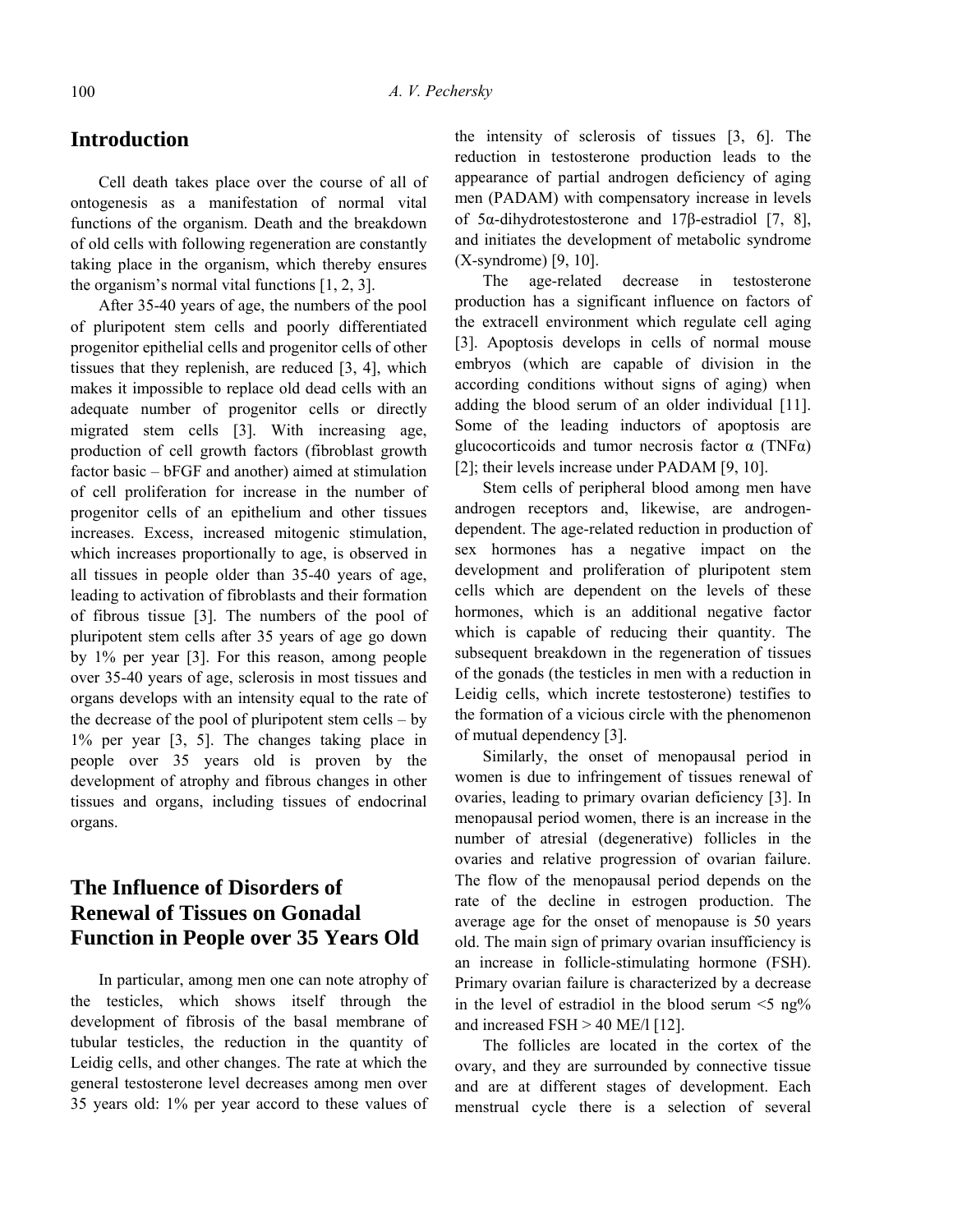primordial follicles, one of which later gives rise to the ovum, while the rest undergo atresia. The pimordial follicle (Figure 1) consists of a single layer of granulose cells and a  $1<sup>st</sup>$  order oocyte, stopped at the prophase of the first meiotic division [13, 14].



Figure 1. Primordial ovarian follicle (single follicle): 1<sup>st</sup> order oocyte surrounded by a single layer of flattened follicular cells.

At this stage, the chromosomes condense and synthesize RNA, initiating synthesis of proteoglycans bearing tissue-specific antigens. The crossover, taking place during the first meiotic division [11], changes the antigenicity of the  $1<sup>st</sup>$  order oocyte. In order to prevent autoimmune reactions of rejection before crossing over, a blood-ovary barrier appears in the prophase of the  $1<sup>st</sup>$  order oocyte, the functions of which are conducted by the layer of granulose cells.

During the differentiation process in granulose cells of certain primordial follicles there appear FSH receptors [15]. With increasing FSH in the beginning of the follicular phase, these cells, taking a cubic and cylindrical shape, begin to increte estradiol [13, 14]. Estradiol is required for the differentiation and division of the granulose cells themselves, having estrogen receptors.

Following the conversion of the primordial follicle to a primary follicle (Figure 2), a basal membrane appears on the latter, upon which granulose epithelial cells are arranged in one row, and take a cubic and cylindrical shape [13, 14].

At the stage of the secondary follicle (Figure 3), the 1st order oocyte increases in size [13, 14]. Replenishing the composition of granulose epithelial cells by using migrating committed stem cells (tissuespecific stem cells), as well as mitotic division of granulose cells, lead to the formation of a multilayer epithelium follicle.

There is formation of a shell of the follicle – the theca, represented by a multilane layer of fibroblasts and other components of the extracellular matrix. Around the follicle there is formed a vasculature of arterioles and capillaries that do not penetrate through the basal membrane [13, 14], which are necessary for entry of migratory committed (tissue-specific) stem cells into the epithelial cell layer of granulose cells, and into the connective-tissue layer of the follicle shell – the theca. Granulose cells increte a follicular fluid, which forms a space required for cell migration, and is a medium containing factors regulating migration and cell division. According to Yen SSC (1986), the follicular fluid includes proteoglycans, steroid and peptide hormones, hyaluronic acid, and other components [16].



Figure 2. Primary ovarian follicle: 1<sup>st</sup> order oocyte surrounded by a single layer of cubic and cylindrical follicular granulose cells, separated from the ovarian stroma by the basal membrane. The acquisition by flattened follicular cells of cubic and cylindrical form is connected to the emergence among them in the process of differentiation of receptors to gonad-stimulating hormone and the beginning of their formation of estrogen.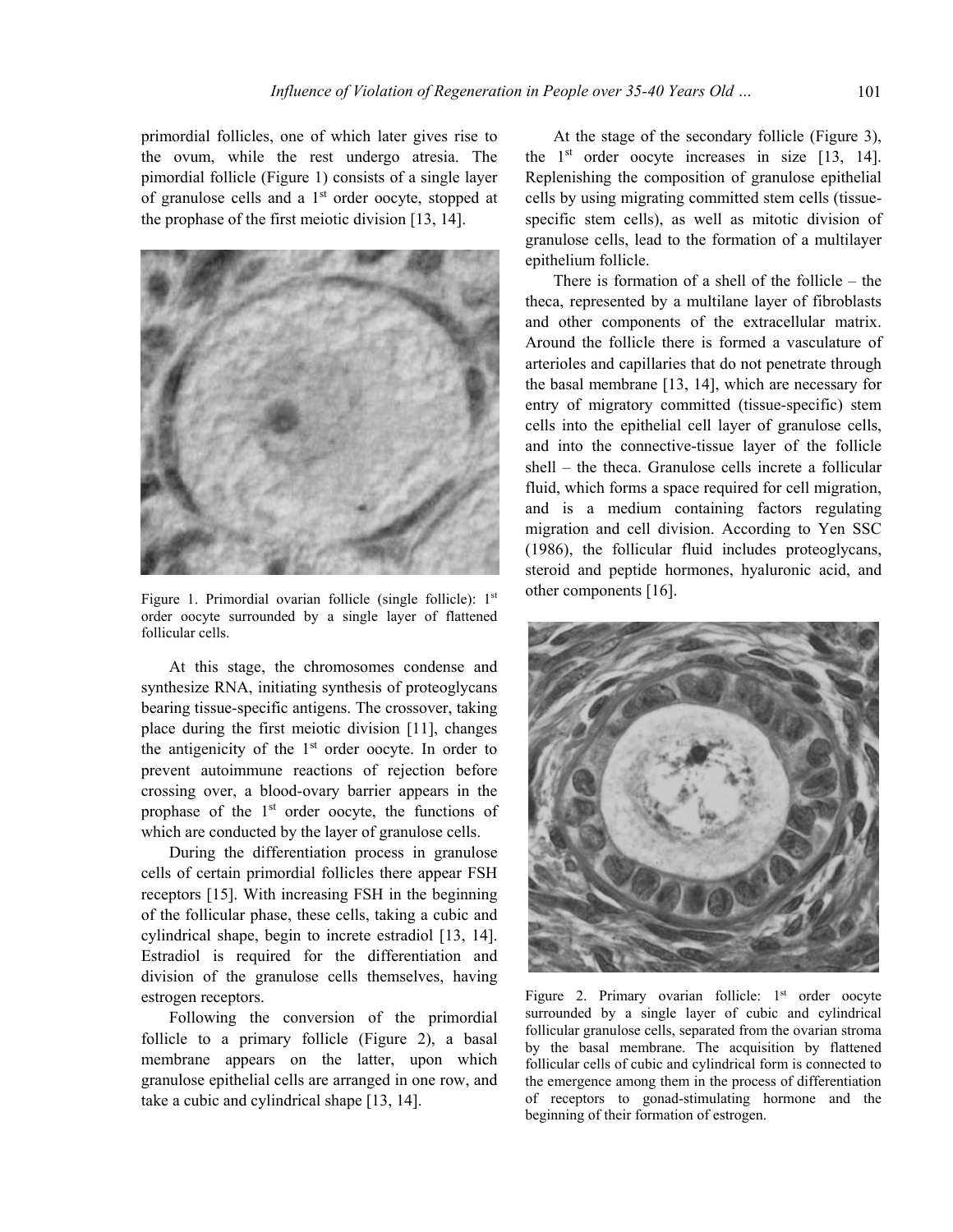

Figure 3. Secondary ovarian follicle: 1<sup>st</sup> order oocyte surrounded by a multilayered follicular epithelium (by granulose cells). A transparent zone (zona pellucida) is formed between the oocyte and the granulose cells. The basal membrane is located between the granulose epithelial cells and the stromal ovarian cells, which are beginning to form the connective tissue sheath of the follicle (theca), which represents, together with the basal membrane, the extracellular matrix.

The basal membrane and the connective tissue sheath (theca) are the extracellular matrix, providing growth and renewal of the granulose follicular epithelium [11]. The proteoglycans formed by granulose cells contain tissue-specific antigens that are captured and present themselves as macrophages to T-helper cells. After this, the T-helper cells, through the mediation of antigen-presenting cells, formed in pluripotent stem cells the appropriate tissue-specific receptors that are required for their subsequent directional migration [3]. Proteoglycans of the follicle (supporting tissue-specific antigens) become signaling molecules that attract migrating committed (tissue-specific) stem cells.

Committed (tissue-specific) stem cells migrate to tissue specific antigens of proteoglycans of fibronectin (part of the basal membrane, converts to the extracellular matrix) that are complementary to their receptors. The basal membrane does not prevent the migration of a macrophages and committed (tissue-specific) stem cells which support regeneration. After passing through the basal membrane, committed (tissue-specific) stem cells bind their tissue-specific receptors bind to their complementary antigens of proteoglycans of laminin (part of the basic membrane, converted to the epithelial layer), and are retained in the epithelial layer. Committed (tissue-specific) stem cells keep their connection with the basal membrane also keep contact with the underlying connective tissue, which executes control over differentiation of epithelial cells. The direction of differentiation of migrated committed (tissue-specific) stem cells is determined by the specific set (corresponding to the morphogenetic code) of cell growth factors on fibronectin and laminin of the basal membrane, as well as on collagen fibrils of the extracellular matrix [3, 11].

The tertiary follicle stage (Figure 4) is characterized by an increase in the follicle. Under the influence of FSH by granulose cells, follicular fluid continues to be produced. The oocyte, surrounded by granulose cells, shifts to one of the poles of the follicle, forming an oviparous tubercle [13, 14]. The concentration of estradiol increted by the granulose cells is higher in the follicular fluid than in plasma, creating the necessary conditions for the growth of the follicle. In particular, the high level of estradiol in the follicular fluid is required to complete the first meiotic division and differentiation and division of granulose cells having estrogen receptors.



Figure 4. Tertiary ovarian follicle (mature follicle, Graaf follicle): 1<sup>st</sup> order oocyte is located on the local eccentric thickening of the layer of granulose cells – the cumulus oophorus. One or more layers of cylindrical granulose cells – the corona radiate, is located around the oocyte and accompanies it after ovulation. The follicle has a follicular cave filled with follicular fluid.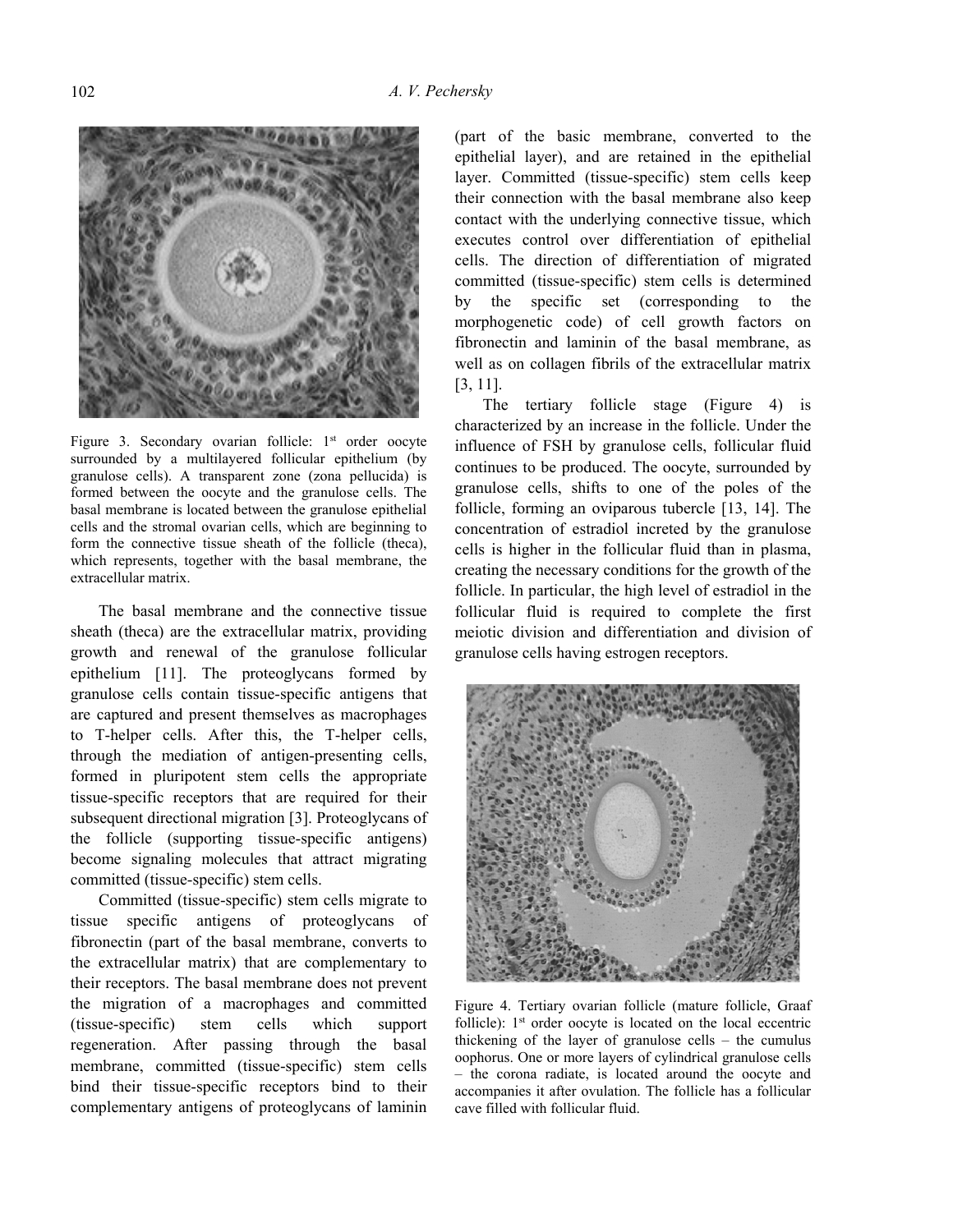Of the group of follicles selected at the beginning of the menstrual cycle, one becomes dominant, and grows, and then its ovulation begins. In response to the rise in estrogen incretion at the end of the follicular phase of the menstrual cycle, there is an increase in luteinizign hormone (LH) level, needed for ovulation. In order for the LH level to rise to the ovulatory level, it is necessary for the concentration of estradiol in the blood to exceed 200 pg/ml and that it will be maintained at that level for at least 48-50 hours [17]. Exceeding this threshold value by estradiol is reached by the achievement of the number of granulose cells of the follicle of a necessary value (mainly by the replenishment of the granulose epithelium by migrating committed (tissue-specific) stem cells, as well as by the mitotic division of the granulose cells of the follicular epithelium themselves). The time needed to reach the critical level of increted estradiol required for increase peak LH and ovulation, that is, the length of the follicular phase, depends on the intensity of replenishment of granulose epithelium of the follicle by committed (tissue-specific) stem cells.

After determining the dominant follicle, the remaining follicles (necessary in the early follicular phase to quickly create the necessary level of estradiol) go through regression (atresia) [13]. The cause of atresia of these follicles is probably competed by the dominant follicle cell for molecules of growth factors and hormones (including FSH). Those follicles that lose the competition for the regulatory factors undergo atresia. Atresia of these follicles, the granulose epithelial cells of which have estrogen receptors, is contributed to be the lack of formation of estradiol by these follicles. During the differentiation process, by the beginning of the next follicular phase, new follicles with granulose cells appear, capable of expressing FSH receptors. The menstrual cycle is repeated.

The luteal phase begins after ovulation [13]. The exit of the ovum outside the follicle makes the bloodovary barrier unnecessary: the basal membrane collapses, and capillaries grow onto the granulose follicle cells, to replenish their numbers by migrating committed (tissue-specific) stem cells (differentiated into granulose cells). A corpus luteum is formed in place of the mature follicle. The maximum blood flow to the corpus luteum, and thus the formation of the maximum number of granulose cells in its composition (due to migration of tissue-specific stem cells, differentiating into granulose luteocytes) is seen 7-8 days after ovulation, which corresponds to the peak of progesterone incretion.

By analogy with the end of the follicular phase (when the level of estradiol exceeds the threshold, initiating a peak increase of incretion of LH and ovulation), at the end of the luteal phase the increased incretion of FSH and the subsequent increase in the incretion of estradiol are probably also initiated by the progesterone level exceeding the threshold level [16]. The exceeding of the threshold level by progesterone is caused by a progressive increase up to a maximum number of granulose luteocytes of corpus luteum by the end of the luteal phase.

Under action of estradiol the quantity of LH receptors in granulose cells of a mature follicle increases. After ovulation the quantity of LH receptors in cells of a corpus luteum becomes increased, and receptors FSH - reduced [18]. Thus hormones and their corresponding receptors are the indivisible regulatory system [19].

After that (if pregnancy does not occur) from the 8th day after ovulation the reverse development (involution) of the corpus luteum begins. By the 8th day after ovulation, thecaluteocytes, forming testosterone, reach their maximum size [13], which is accompanied by their highest formation of testosterone (further contributing to the involution of the corpus luteum). The increase in the formation of estradiol also promotes atresia of the corpus luteum.

Thus, the leading factor in the change of the phase of the menstrual cycle is a progressive increase in the numbers of the epithelial layer of granulose cells of follicles, and then in the numbers of granulose luteocytes of corpus luteum due to migratory committed (tissue-specific) stem cells and their mitotic division.

Exceeding the threshold level by estradiol at the end of the follicular phase leads to an increase of incretion of LH and to a subsequent beginning of incretion by granulose cells of progesterone. Similarly, achieving the threshold level of progesterone in the late luteal phase leads to increased formation of FSH and to stimulation of incretion of estradiol by granulose cells of some primordial follicles (which, in the process of differentiation,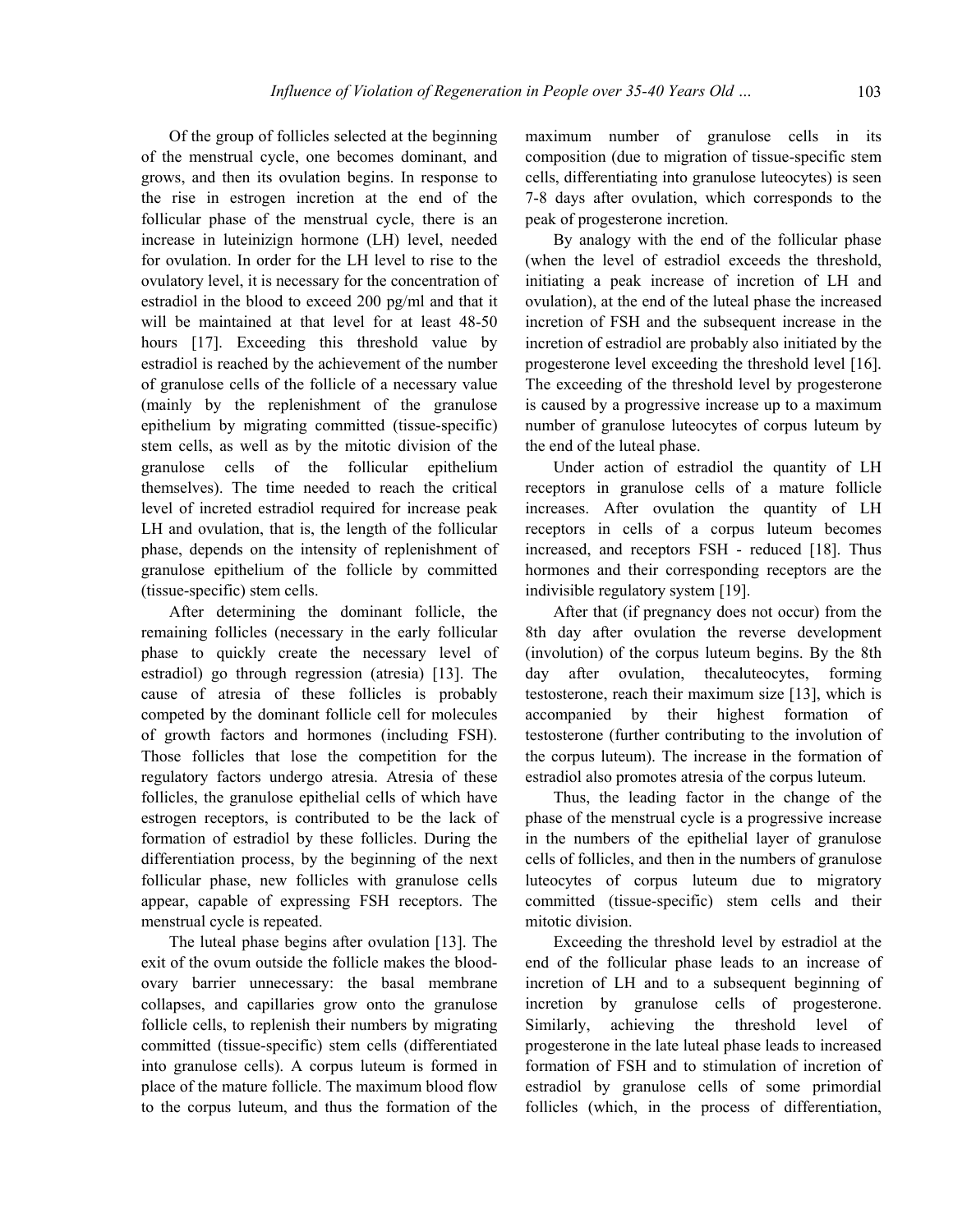developed receptors for gonadotropin-releasing hormone) [16, 18].

A reduction in the pool of pluripotent stem cells in people after 35 years of age leads to insufficient replenishment of their numbers by tissue-specific stem cells, including both granulose cells of the epithelial layer of follicles, and granulose leteocytes of corpus luteum. As a result, by age 50, for most women the total production of estradiol by granulose cells of the epithelial layer of the mature follicle cannot reach the threshold required for initiation of the peak of incretion of LH and ovulation. This leads to the fact that in the menopausal period, menstrual cycles become anovular, and their duration increases. If it is impossible to begin ovulation, then the continuing incretion of follicular fluid leads to the formation of cysts. Factors negatively affecting the migration of committed (tissue-specific) stem cells and macrophages through the extracellular matrix, including basal membranes, as well as on the formation of tissue-specific receptors in pluripotent stem cells and on the participation in this process of antigen-presenting cells and T-helper cells, likely, will lead to the same result.

The epithelium of all tissues is located on the basal membrane, which is part of the extracellular matrix. Renewal of old epithelial cells takes place through the division of poorly differentiated progenitor cells of the epithelial layer and replacing them. Progenitor cells are replenished by committed stem cells (tissue-specific stem cells) that migrate through the extracellular matrix and basal membrane [3, 11]. After age 35, humans develop insufficient arrival of migratory committed stem cells (tissuespecific stem cells) to the epithelial layer due to a lower pool of pluripotent stem cells, which is compensated for by excessive stimulation of division of poorly differentiated progenitor epithelial cells by cell growth factors (formed paracrinally and autocrinally). Continuous excessive stimulation of mitogenic activity of epithelial cells leads to their malignant transformation – to cancer. Similarly insufficient arrival of committed stem cells (tissuespecific stem cells) for replenishment of progenitory cells in other tissues can lead to development of malignant process [3, 20].

Under insufficient replenishment by committed (tissue-specific) stem cells of the composition of the granulose cells of the epithelial layer of growing follicles, as well as the lack of replacement by them of dead old cells of the germinal epithelium covering the ovaries, there is compensatory autocrine and paracrine production of cell growth factors [20] for stimulation of mitotic division of the germinal and granulose epithelial cells themselves (of their low-grade forms). In the extracellular matrix of the germinal epithelium and the epithelium of follicles, the levels of cell growth factors of the ovaries become constantly high. The increased constant mitogenic stimulation leads to increased risk of benign, transitional, and malignant ovarian tumors originating from different cells (with their predominant formation from epithelial germ cells). For this reason, the formation of ovarian tumors is naturally associated with age.

Ovarian tumors form more often in nulliparous women compared with multiparous women (because multiparous women have a history of nine-month breaks in mitogenic stimulation of ovary cells). For the same reason, children of women who waited a long time (the follicles of which were under the influence of cell mitogenic growth factors and a number of hormones for a long time) have an increased risk of genetic abnormalities.

Atresia of ovarian follicles leads to menopause [13]. In the menopausal period, insufficient formation of estradiol contributes to atresia of primordial follicles since their granulose cells have estrogen receptors.

In addition, reduced formation of estradiol and atresia of primordial follicles contributes to the violation in menopausal period ultradian rhythm of formation of gonadotropin-releasing hormone, FSH and LH, required for estradiol incretion [13].

The physiological rhythm of incretion of hormones helps the neuroendocrine system to complete its main function, which is integration of various biological processes into a single organism. These processes take place on the molecular, cell, tissue, organ, and system levels. The success of the transfer of the biological signal depends not only on the level of the hormone but also on the frequency of the incretion of the hormone [21]. The pulse of the rhythm of the incretion of hormones from the point of view of cybernetics is related to "discrete messages", which are capable of sending a significantly large volume of information, unlike "continuous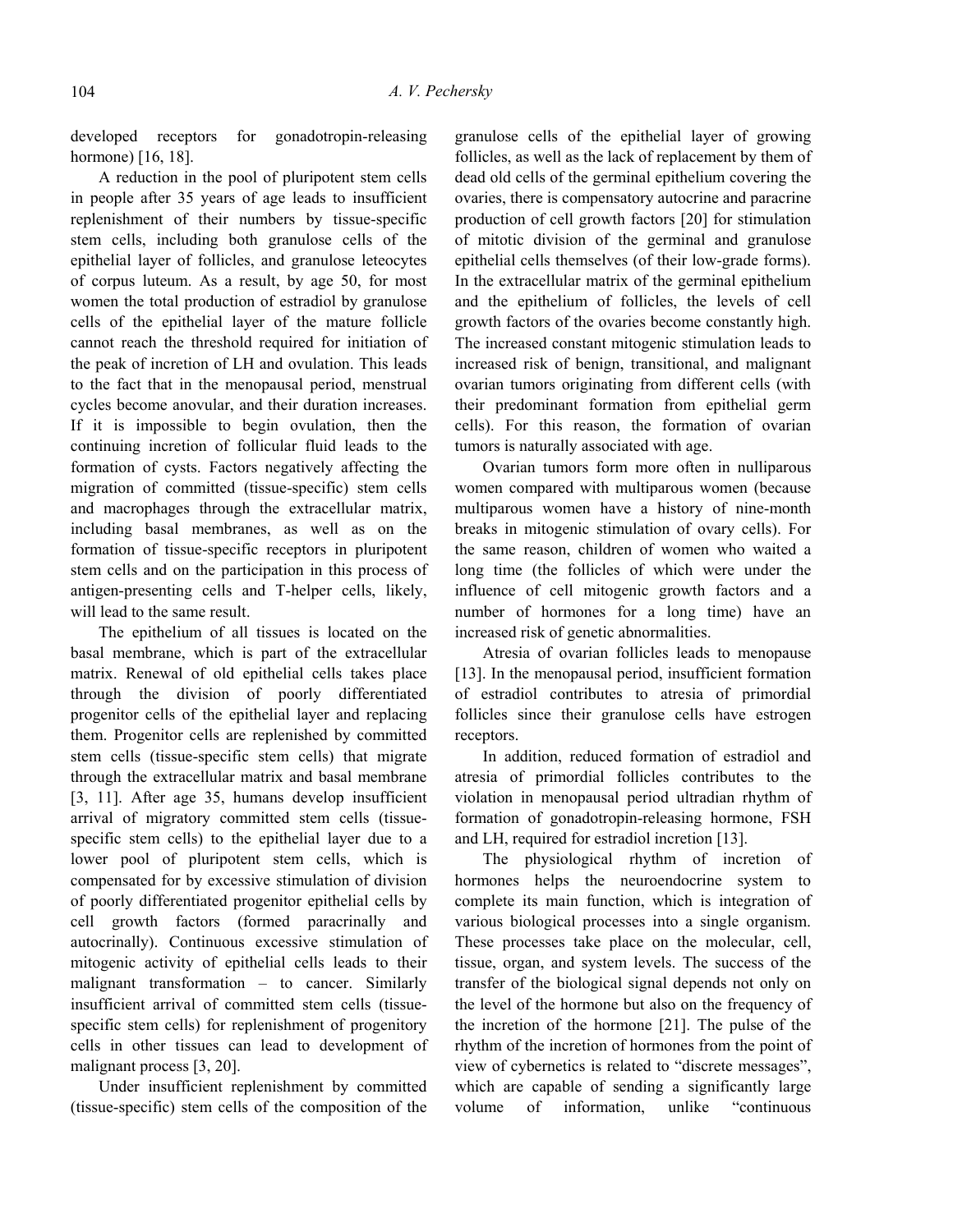messages," which have a constantly changing size [22]. Information from the central nervous system, which is transferred in the form of nerve impulses which follow one after another at regular intervals, is transformed into an impulse rhythm of formation of hormones. An age-related decrease in the production of sex hormones leads to a loss of impulse ultradian rhythm of formation of LH and FSH. These changes lead to limitation and distortion of the information being transferred, which regulates a whole series of physiological processes including proliferation activity [21].

The lack of sex hormones that develops during andropause and menopausal period / postmenopause leads to compensatory excessive formation of their precursors – cholesterol and low density lipoprotein for support of synthesis of the end products (sex hormones) [9, 10]. An increase in the levels of cholesterol and low density lipoproteins contributes to atherosclerosis.

Three types of cells – thecocytes, granulose cells of follicles, and leutocytes of corpus luteum together form a complete set of enzymes required for the synthesis of sex hormones. Progesterone and 17 hydroxyprogesterone are formed in corpus luteum cells, androgens are formed in thecocytes and in ovarian stroma, and estrogens are formed in granulose cells of follicles [13]. The decrease in the menopausal period of the number of granulose cells of the epithelium of follicles, and their total enzyme activity, leads to excessive formation of androgens – progenitors of estrone and estradiol synthesized by granulose cells. The lack of granulose cells is compensated for by extragonadal aromatization of androgens (adipose and other tissues), but this is not always enough for the fermentation of androgens being produced. A consequence may be the appearance of virilization.

The involvement of adipose tissue in the process of compensation leads to an increase in its mass [10].

The lack of estrogen in the menopausal period and in the postmenopause is accompanied by insulin resistance, dyslipidemia, and obesity [13], and the risk of tumor diseases also increases for estrogendependent tissues, the differentiation and division of cells of which require estrogen. For men with partial androgen deficiency, there is a mirror image increase in the formation of estrogen, the appearance of dyslipidemia, obesity and increased risk of tumor diseases of the androgen-dependent prostate tissues. These changes occurring in men and women should be considered to be compensatory reactions, developing in response to the decrease in the production of sex hormones [7, 8, 9, 10, 19, 20, 21].

### **Perspective Methods of Correction of Reduced Production of Sex Hormones in People Older than 45-50 Years Old**

Sex hormones are necessary for the division and differentiation of cells having receptors complementary to them. Under an age-related decrease in production of sex hormones, atrophy of tissues consisting of such cells develops, with depletion of the progenitor cells and violation of replacement of old dying cells in them. Therefore, in patients over 40 years old, it is expedient to prescribe supplemental hormone replacement therapy (androgen replacement in men, and pregnenolone, tibolone replacement in women), as well as to prescribe therapies aimed at restoring the numbers of the pluripotent stem cell pool [3, 6, 7, 8, 9, 19, 20, 23].

Replenishment of the pool of pluripotent stem cells in people over 40-50 years old will help promote adequate renewal the progenitor cells of an epithelium and other tissues with the subsequent replacement of old dying cells (necrosis or apoptosis) with an adequate quantity of new cells. There must be support of a normal quantity of cells in the pool of pluripotent stem cells in order to ensure that the constant process of tissue renewal in people over 40-50 years old can go on unharmed [3, 6, 20].

Renewal of epithelial-reticular cells of the thymus (conducting the teaching of T-lymphocytes) through transfusions of allogenic stem cells with their subsequent perception of tissue-specific antigens of the immune system of the recipient as "their own" makes it possible to consider transfusions of allogenic pluripotent stem cells as a part of mononuclear fraction of peripheral blood from young donors 18 to 23 years with the same blood groups and sex as the recipient as the most promising way of supporting a normal quantity of the pool of pluripotent stem cells among people over 40-50 years old (RF patent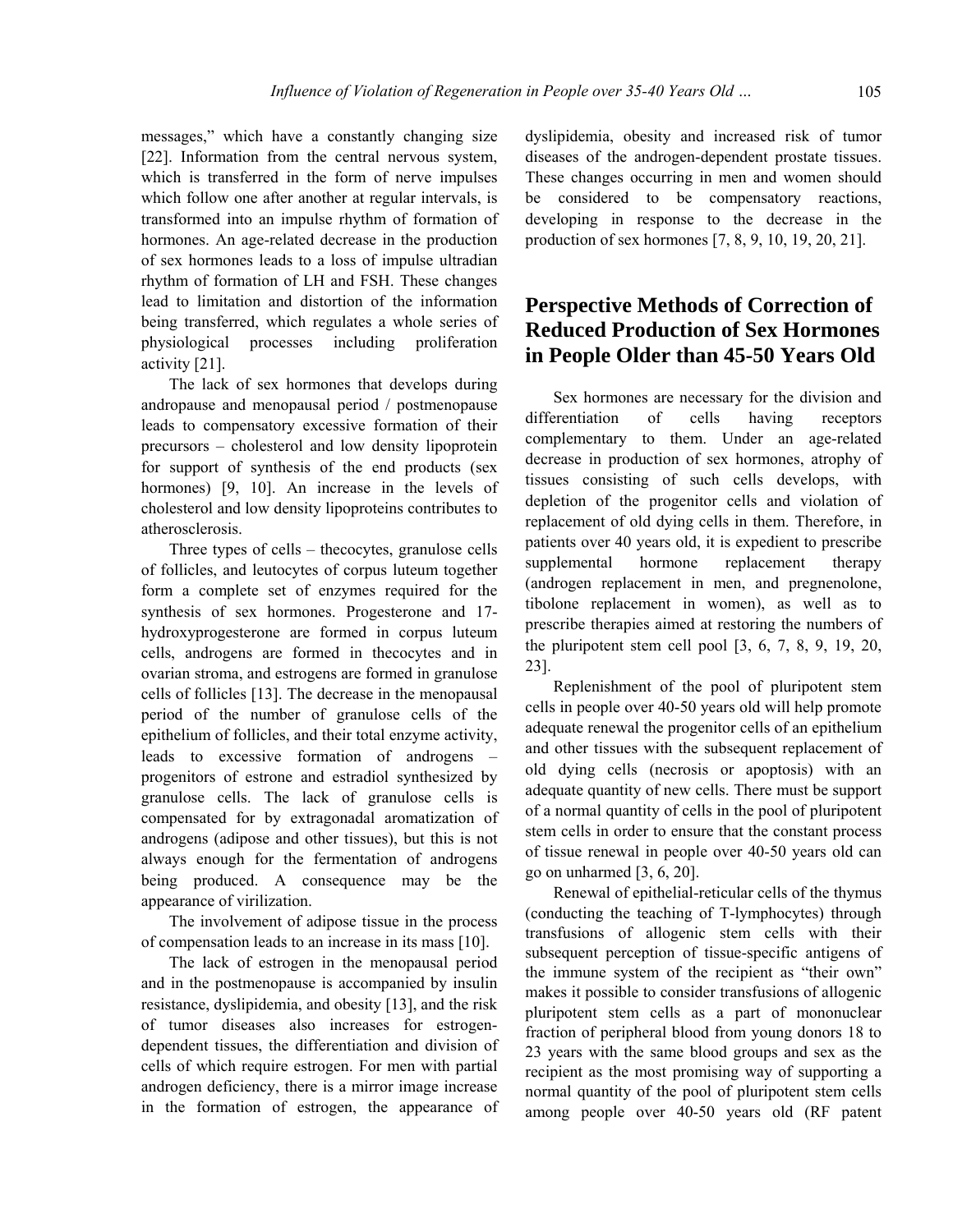number 2350340). After transfusing pluripotent stem cells form their own pool in bone marrow, which takes part in the renewal of the majority of the quantity of tissues of the organism. The individual becomes a chimera [3, 6, 20].

Considering the widespreadness of chimerism in natural conditions, artificial formation of the chimeral individual may be used for recovery of the pool of pluripotent stem cells, reconstitution renewal of tissue (reconstitution of regeneration) and production of sex hormones in patients older than 40-50 years old. The effectiveness of regeneration reconstitution in individuals older than 40 years old upon receiving transfusions of allogeneic pluripotent stem cells depends on the difference in age between the recipient and the young donor. When there is a major difference in age between young donors and recipients over 40 years old, the proliferative potential of pluripotent stem cells of donors (their ability to maintain the number of own pool) is higher than the proliferative potential of the recipient. In response to the formation of colony-stimulating growth factors, this leads to the dominance of transfused and formed colonies in the bone marrow of the donor's pluripotent stem cells over the analogous cells of recipients when renewing all of their tissues. The latter occurs mainly due to the donors' stem cells. Transfusions of mononuclear fraction of peripheral blood are required to be carried out multiple times before the restoration of the numerical strength of the recipients' pool of pluripotent stem cells is complete [3, 6, 20].

The effectiveness of therapy aimed at recovery of tissues renewal (recovery of regeneration) is demonstrated by the clinical example of a 60 year-old patient. In order to restore the tissue renewal (restoration of regeneration), the recipient was given 7 transfusions of mononuclear fraction of peripheral blood at intervals of two to three months between each transfusion. Harvesting of mononuclear fraction of peripheral blood done made from a 20-year-old donor with the same gender (male) as the recipient and the same antigenic systems: АВ0, Rh-factor, phenotype Rh-factor, Kell. Three months after the seventh transfusion of mononuclear fraction of peripheral blood, the levels of hematopoietic progenitor cells CD34+ of peripheral blood increased by 5 times (from 1 to 5 cells per 1 mcl). A comparison the results received with data about 117 healthy people of different age groups, with a maximum value of CD34+ of peripheral blood in young people of 6.5 cells/mcl, and a minimum value in older people of 0.5 cells/mcl, showed that following completion of the course of transfusions of mononuclear fraction of peripheral blood from a 20-year-old donor, the patient's level of CD34+ of peripheral blood approached the maximum value characteristic for young people. Thus, the 60-year-old patient was able to restore the pool of stem cells and the regeneration process to a level common in young people. Furthermore, the observed patient's ESR following the seventh transfusion decreased from the initial 6 mm/hr to 3 mm/hr (Table 1, 2; Figures 5, 6) [6].

**Table 1. Increase in the level of hematopoietic progenitor cells CD34+ in peripheral blood following seven transfusions to a 60-year-old patient of mononuclear fraction of peripheral blood from a 20-year-old donor [6]** 

| Indicators                                                   | Transfusions of mononuclear fraction of peripheral blood |                                |  |
|--------------------------------------------------------------|----------------------------------------------------------|--------------------------------|--|
|                                                              | <b>Before</b>                                            | Three months after the seventh |  |
|                                                              | transfusions                                             | transfusion                    |  |
| Hematopoietic progenitor cells CD34 <sup>+</sup> , cells/mcl |                                                          |                                |  |
| ESR. mm/hour                                                 |                                                          |                                |  |

#### **Table 2. Reference values of hematopoietic progenitor cells CD34+ in peripheral blood of healthy individuals of various ages**

|                | CD34†<br><sup>+</sup> in peripheral blood of healthy individuals (cells/mcl) |                  |                  |                    |  |
|----------------|------------------------------------------------------------------------------|------------------|------------------|--------------------|--|
| Manual method. | Minimal contents                                                             | Maximum contents | Average contents | Standard deviation |  |
| $n =$          | 0.50                                                                         | 6.50             | 2.36             | 1.14               |  |

Note: these data are given from the instructions of Stem-Kit Reagents, Beckman Coulter Company, France, section 13.1. The range of normal values was determined in blood samples from healthy subjects of various age groups ( $n = 117$ ; 58 men and 59 women).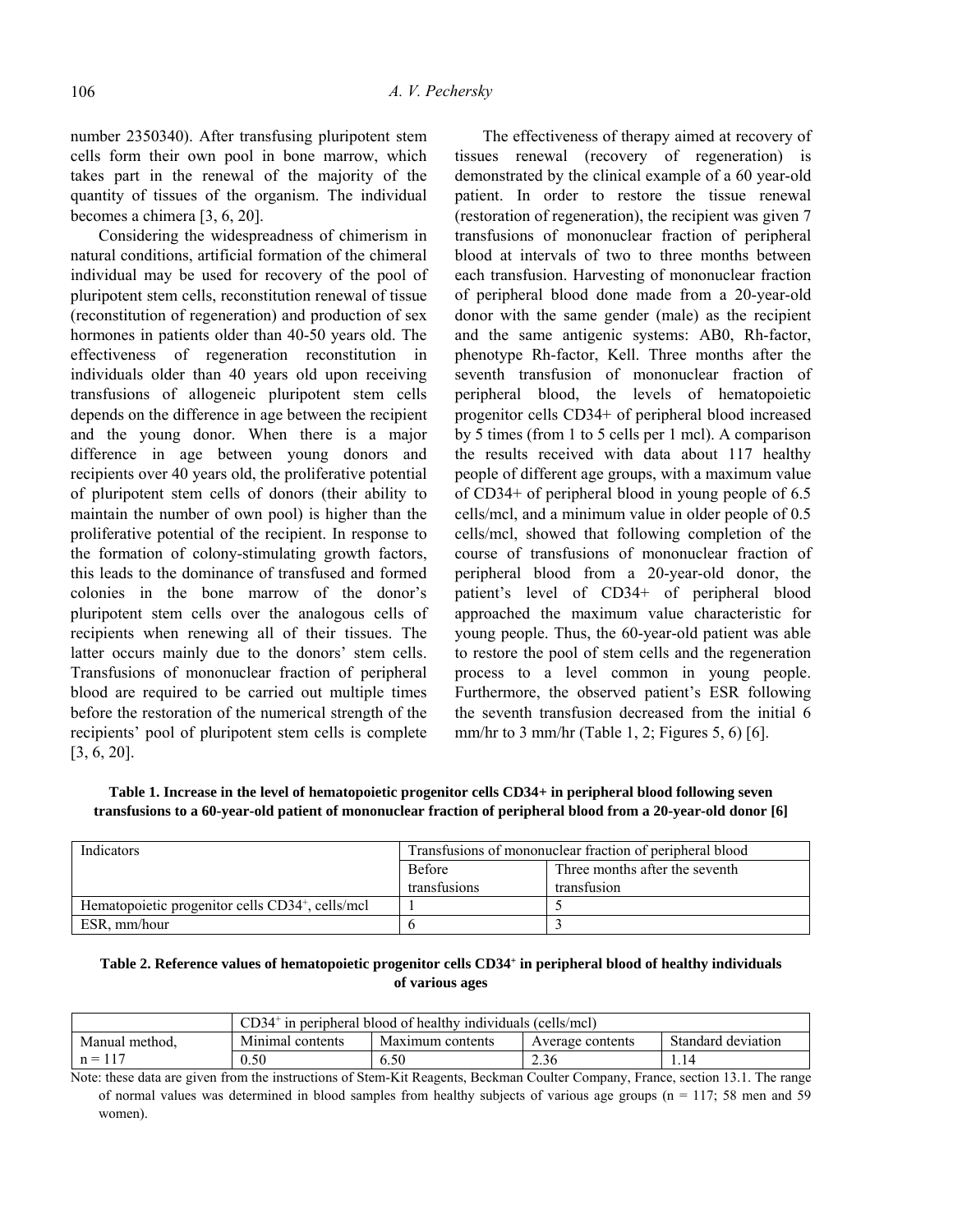Before and during the course of regenerative therapy, the patient was given androgen replacement therapy in an individually selected dose of testosterone drug, 1.6 ml per day of Androgel 1%, to treat partial age-related androgen deficiency. The patient showed an increase in recovery of total testosterone thanks to tissue regeneration following the 4th transfusion of mononuclear fraction of peripheral blood. This made it possible to change the ongoing androgen replacement therapy by reducing the dose of Androgel 1% from 1.6 ml to 0.5 ml per day. After the reduction in the dose of Androgel 1%, total testosterone levels returned to its previous

sufficient level (Table 3). The patient's total PSA level remained normal [6].

After completing the course of transfusions of mononuclear fraction of peripheral blood, taking into account normalization of testosterone production thanks to restoration of the number of the patient's own Leidig cells, androgen replacement therapy can be stopped. If there continues to be testosterone deficiency due to residual irreversible changes in the testes, androgen replacement therapy should be continued, while reducing the dose of testosterone drug to the lowest sufficient level [23].

**Table 3. Change in the level of total testosterone in a 60-year-old patient following transfusions of mononuclear fraction of peripheral blood from a 20-year-old donor [6]** 

| Indicators                 | Transfusions of mononuclear fraction of peripheral blood |                      |                      |  |  |
|----------------------------|----------------------------------------------------------|----------------------|----------------------|--|--|
|                            | Before transfusions                                      | After 4 transfusions | After 5 transfusions |  |  |
| Total testosterone, nmol/l | 13.5                                                     | 26.6                 | 17.6                 |  |  |
| Total PSA, ng/ml           |                                                          | 1.60                 | 1.16                 |  |  |
| Dose of Androgel 1\%, ml   |                                                          |                      | 0.5                  |  |  |



Figure 5. Protocol for determining hematopoietic progenitor cells CD34+ in peripheral blood in a 60-year-old patient (before transfusions of mononuclear fraction of peripheral blood) [6].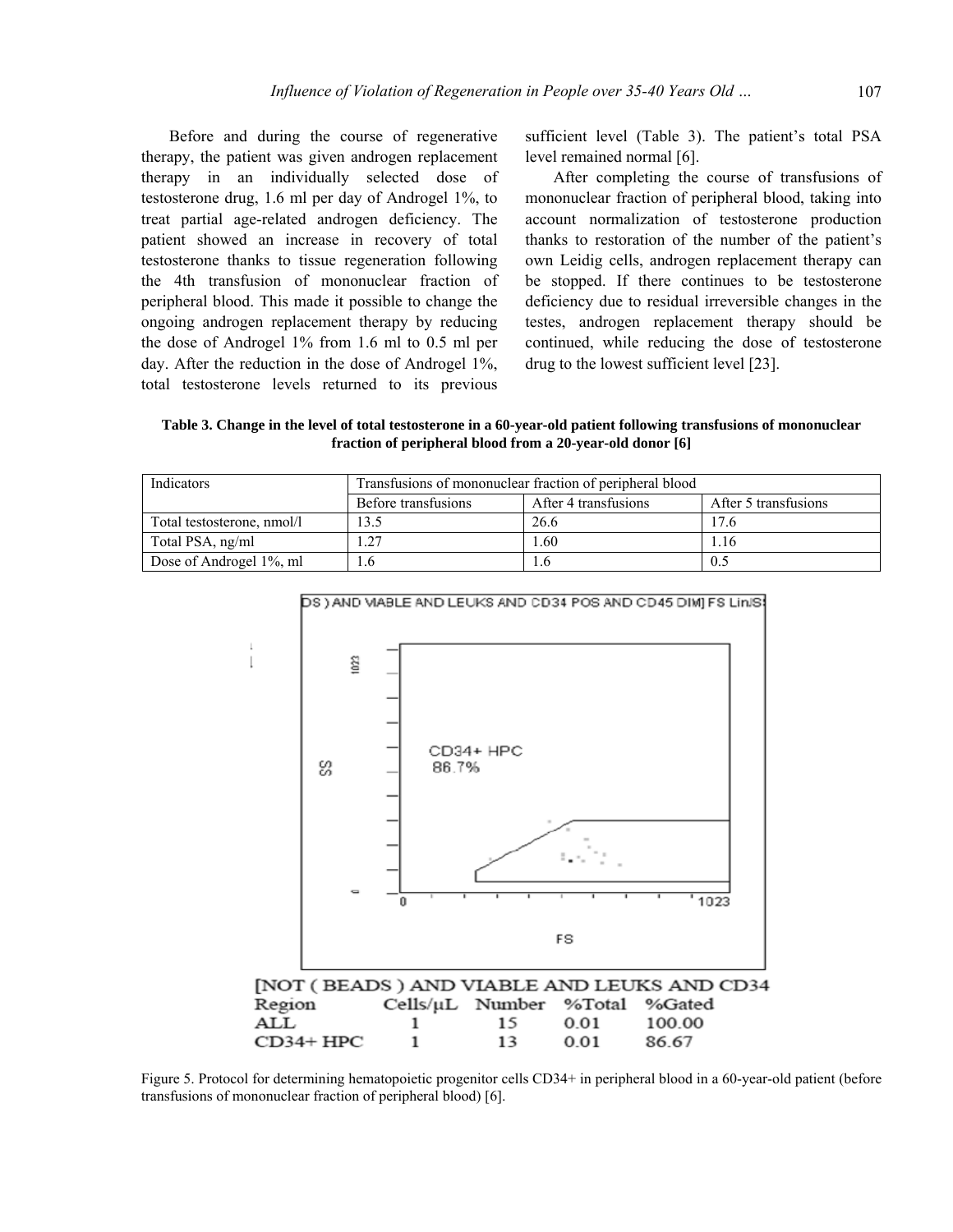108 *A. V. Pechersky* 



Figure 6. Protocol for determining hematopoietic progenitor cells CD34+ in peripheral blood in a 60-year-old patient (three months after the seventh transfusion of mononuclear fraction of peripheral blood) [6].

Since atresia of primordial follicles during menopausal period makes it impossible to restore female physiological regulation, carried out by sex hormones with infradian, circadian and ultradian rhythms of their formation, thus the prevention of follicular atresia and the preservation of their functions is one of the most important tasks of medicine. Recognition of the reduction in the pool of stem cells, being the main cause of ovarian follicular atresia in menopausal period, suggests that the recovery of the stem cell pool in women 45-50 years old by transfusions of mononuclear fraction of peripheral blood (harvested from a young donor with the same blood group and gender as the recipient) can restore regeneration of tissues and maintain the physiological regime of endocrine regulation carried out by sex hormones. This should be done in the menopausal period before the onset of menopause.

Given the development in men of irreversible fibrotic changes in the testes after 35-40 years of age, it is advisable to carry out restoration of the pool of stem cells in men at the age of 40-50 years old as well.

### **Conclusion**

Artificial formation of the chimeral individual may be used for recovery of the pool of pluripotent stem cells in patients older than 40-50 years old. Transfusions of mononuclear fraction of peripheral blood procured from young donors 18-23 years old with the same blood groups and sex as the recipient (patent of the Russian Federation № 2350340), allows people over 40 years old to reestablish the pool of pluripotent stem cells, the process of tissue renewal (restoration of regeneration) and the production of sex hormones, and can also be seen as a promising way to reduce biological age, while providing a significant prolongation of life and the ability to work (while maintaining a high quality of life). Transfusions of mononuclear fraction of peripheral blood are required to be carried out multiple times before the restoration